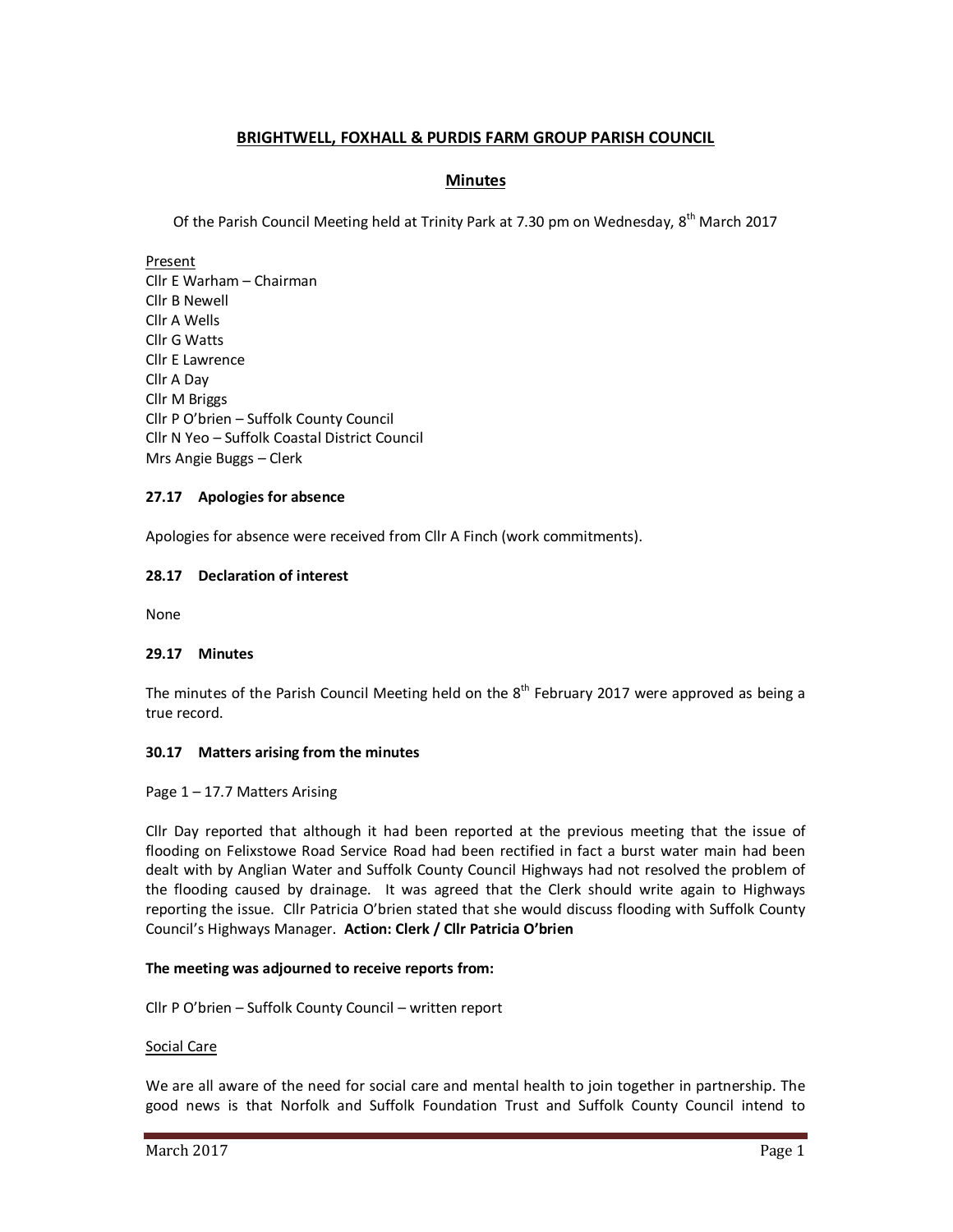introduce a new joint role to lead services across the county. This will enable social workers to operate as part of an integrated mental health team. The post, at director level, is to be introduced by the summer.

## Education

We are at last beginning to see improvement in Suffolk's education. Figures published on the Department for Education's website confirm that Suffolk's GCSE progress has, for the first time, risen above the national average. Suffolk is now ranked in the top half of all authorities at 55th out of 151. This is a real improvement since 2014 when Suffolk was ranked 119th for English and 108th for maths.

This is the fifth year of the "Raising the Bar" programme which aims to improve levels of educational attainment. Since the programme began in 2012, there has been a more than 20% rise in Suffolk Schools being judged 'Good' or 'Outstanding' by Ofsted.

# **Police**

I had an informal meeting with Tim Passmore, Police Commissioner, at which we discussed partnership working. It is understood that working in partnership with blue light services, health, district and county councils has to be the way forward in order to make the efficiencies that are needed. Partnerships and good communication is vital.

## Highways

Suffolk Highways have treated 110,671 miles of the county's road network and this is mostly carried out during the night.

I continue to flag up to transport, police and local MPs the crucial need for an emergency action plan for dealing with the traffic chaos that arises when the Orwell Bridge has to be closed and vehicles diverted thru' Ipswich.

## Locality Funding

I am very pleased to report that I have spent all 2016/17 locality funding on such projects as: speed control signs; new playground equipment; replacement church windows; notice boards; posts for war memorial; recreation barrier.

The county election will be taking place on May 4th. I shall be standing.

Cllr O'brien reported that Locality Budgets 2017/2018 would not be considered until after the Suffolk County Council elections on the  $4<sup>th</sup>$  May. It was agreed that this item should be placed on the Parish Council's agenda for May. **Action: Clerk** 

Cllr N Yeo – Suffolk Coastal District Council – written report

SCDC held its full council at the end of February where the Budget was debated at length. As you are aware, we have now set our budget for the coming financial year (2017/18), with the Suffolk Coastal portion of the Council Tax bill set to increase by 3.25%.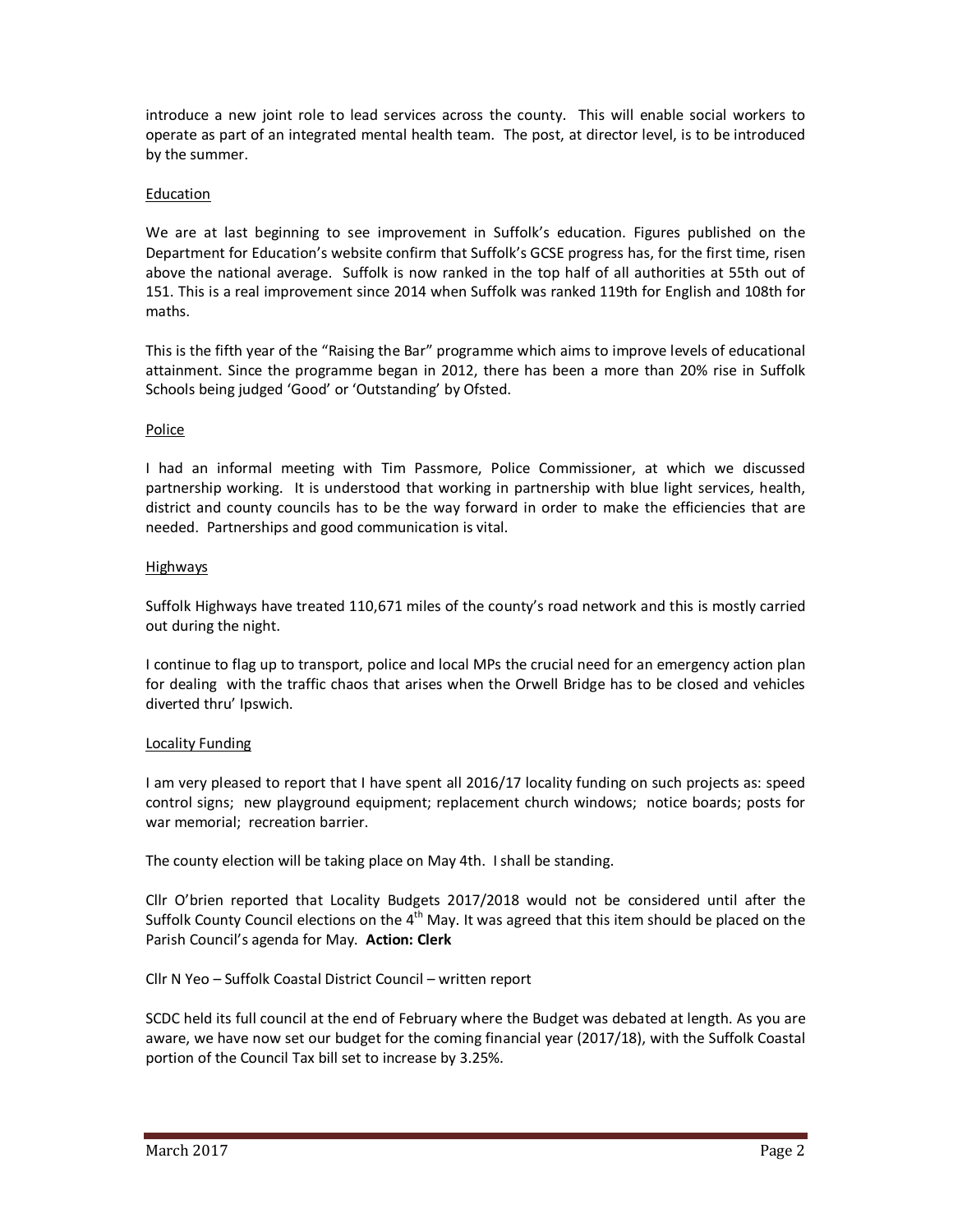In real money, this equates to a rise of less than £5 for people living in a Band D property, with the Council Tax on Band D increasing by £4.95 from £152.37 to £157.32 a year.....or by less than 10p a week.

I remain very positive about the future and believe Suffolk Coastal District Council has a key role play in fostering a strong economy by helping businesses develop, driving the provision of more housing (particularly extra affordable homes) and creating new jobs in the district.

The Council has recognised the need to adopt a more commercial approach to providing services. We need to generate income from our services, if we are to keep council tax down and protect the tax payer.

No one wants to pay more for services or pay more council tax. But we are faced with dwindling financial support from central Government, so we have a difficult balancing act to ensure everyone pays their fair share to support the frontline services we provide to the community.

By being more commercial in our approach, we create the funds to be able to invest in important community projects, such as improving our leisure centres, as well as continuing to deliver our Enabling Communities agenda.

In short, there are financial challenges ahead, but we are confident we can deliver quality services, while continuing to make efficiency savings and investing in the future.

Our partnership with Waveney has already drastically reduced our staffing numbers and resulted in joint saving of over £16million since 2010. These savings have been achieved while safeguarding frontline services.

But we need to build on our success and continue to drive down costs. We are driving forward on all fronts, from the proposed merger with Waveney District Council through to moving to new, more economical offices in Melton at no cost to the tax payer.

Suffolk Coastal has an annual budget of about £12 million. About £7.7million of this comes from Council Tax. Although we collect the Council Tax (on behalf of Suffolk Coastal, the County Council, Police and Town/Parish Councils), only about 10p in the pound goes towards providing our district council services.

We are also facing a steep reduction in central Government grants. Grant income from central Government has dropped from £7.4million in 2010/11 to £600,000 in 2017/18 – and is projected to fall even further in the future.

The Council has benefited from what is called 'incentivised income', through New Homes Bonus and business rate retention, although there is still a projected budget gap of £2.1 million in 2018/19.

Rather than make cuts to services, Suffolk Coastal is committed to reducing its dependence on central Government grants by becoming more financially self-sufficient, through reduced spending and generating more income to make up this shortfall.

I am sorry that I have written so much about the Council Tax but I felt that you should be aware of all the reasons for the small increase.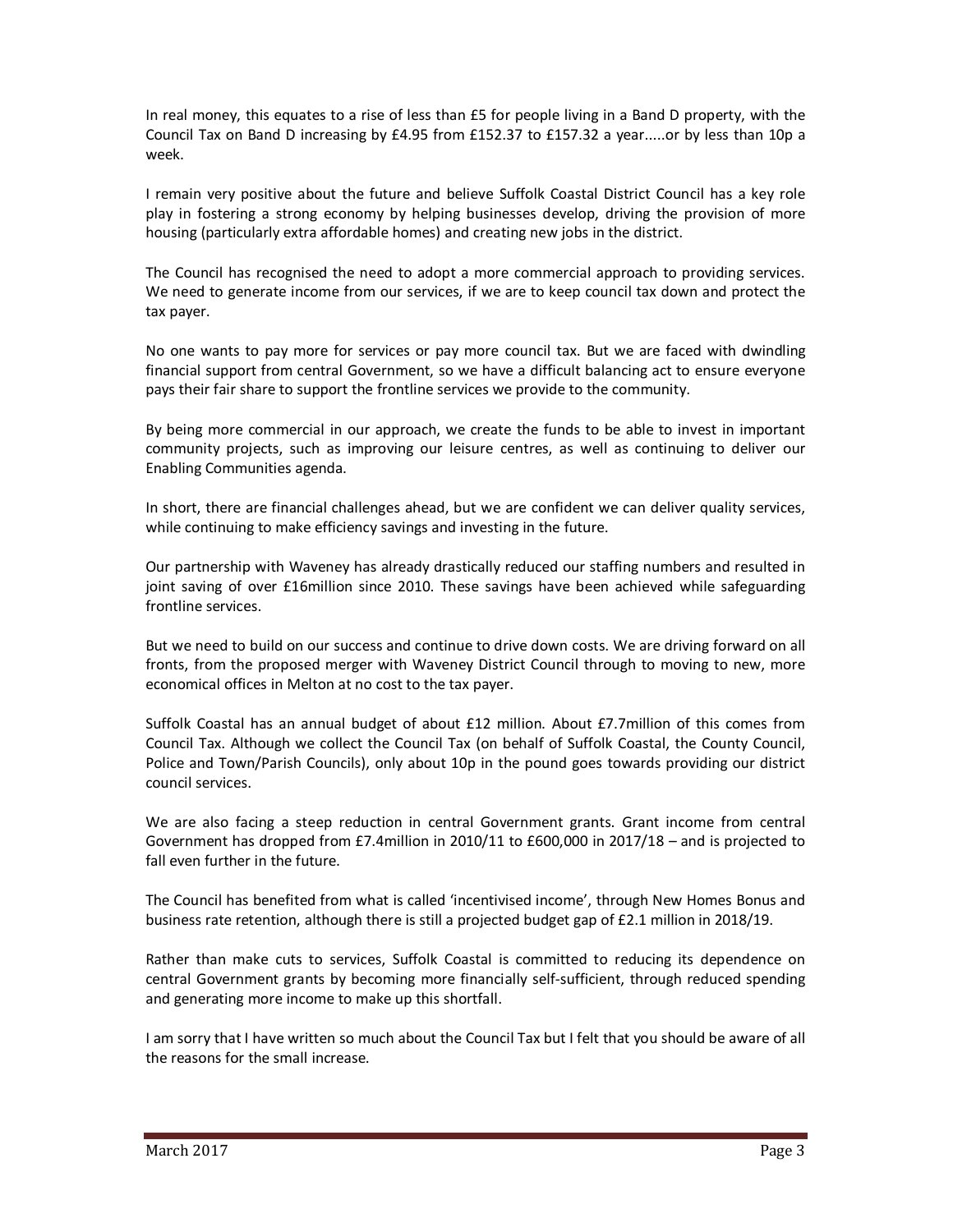I know that one or two of my residents have beach huts at Felixstowe and I am pleased to say that the consultation period is now over and all the data is being looked at and the results will be discussed at a Cabinet meeting in the next month or so. An annual licence will be payable by the beach huts owners for 2017/18 with an increase of 3.25% which is the same as the Council Tax rise.

The NHS has launched a community equipment amnesty across Suffolk to get people to return as much unused NHS equipment as possible during March. Anything including crutches, walking frames and mattresses, can be returned easily as part of a month-long NHS amnesty from 1 to 31 March 2017. For this ward equipment can be returned to the Ipswich Depot which is at Unit 31, Bluestem Road, Ransomes Europark, Ipswich IP3 9RR.

For those unable to drop off at collection points, Medequip will collect items for free. Contact Medequip on 01473 351805 to arrange a suitable time for collection. The Medequip collection service is available long-term, alongside its weekly openings at its depots, and not only as part of the March amnesty.

## **The meeting was re-convened.**

## **31.17 Clerk's Report**

The purpose of this report is to update members on outstanding issues, items received after the deadline for agenda items, correspondence and action taken by the Clerk.

## Closure of the Orwell Bridge

Once again the community was thrown into absolute chaos due to the closure of the Orwell Bridge. I haven't received Patricia's or Nicky's reports yet but I'm sure they will be updating us at the meeting.

### Adoption of Suffolk Coastal Plan Documents

In accordance with Reg 26 of the Town and Country Planning (Local Planning) (England) Regulations 2012 you are advised that SCDC formally adopted two Local Plan documents on 26<sup>th</sup> January 2017. Copies of the plans are available on the Council's website along with a copy of the Inspector's Report, Adoption Statements and Sustainability Appraisal Reports. www.eastsuffolk.gov.uk/localplans/site-allocations-and-area-specific-policies.

### War Memorials Grant Scheme (UK)

The War Memorials Trust is providing grants for the repair and conservation of free-standing war memorials in England.

Grants will normally be for up to a maximum of 75% of eligible costs, with a maximum grant of £30,000. The next closing date for applications is the  $31<sup>st</sup>$  March 2017. www.warmemorials.org.uk.

## **32.17 To approve the Parish Council's Standing Orders, Asset Register, Risk Assessment and Standard Procedures**

The Clerk reported that the Parish Council should minute the acceptance of the Standing Orders Procedures each year.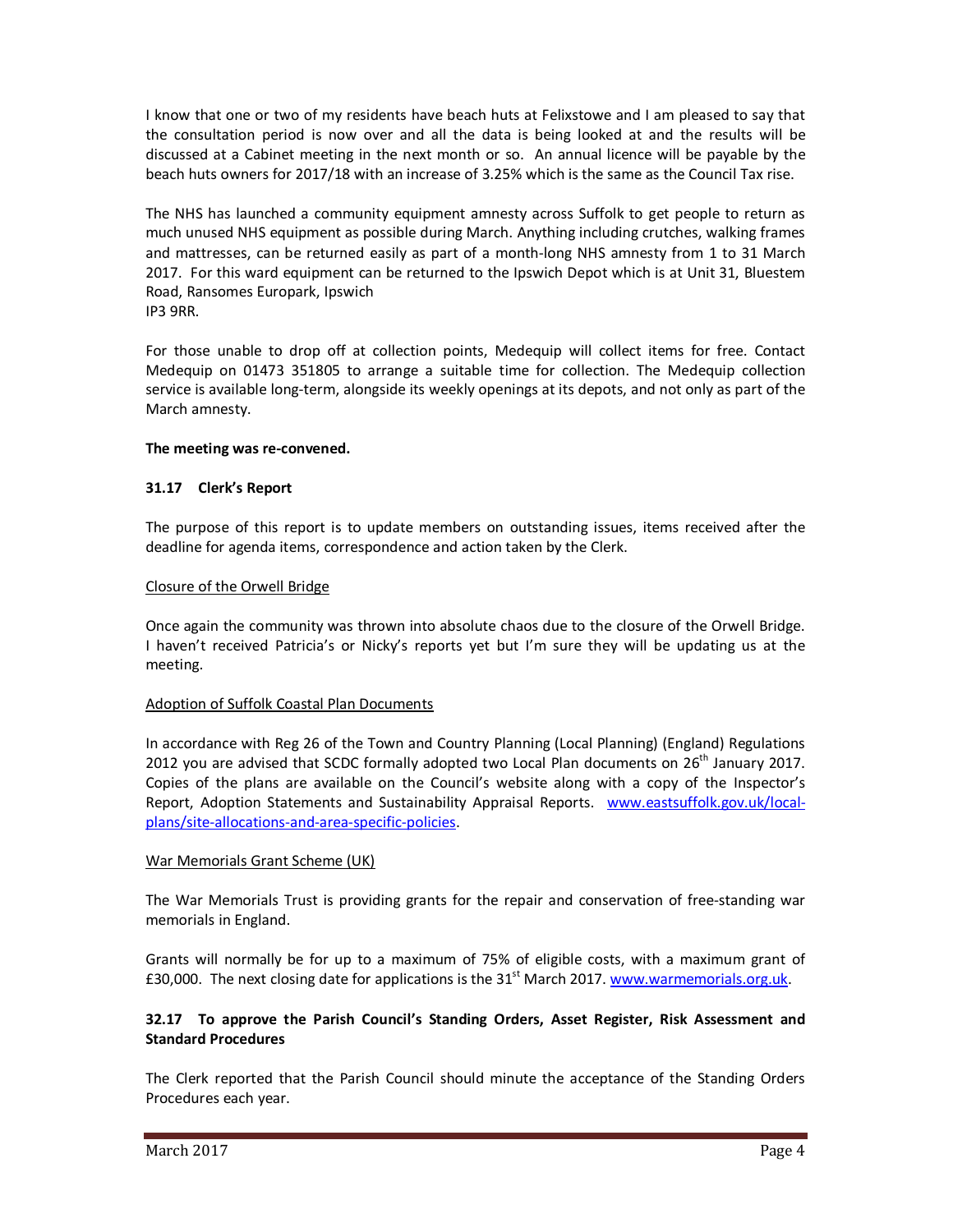It was proposed by Cllr Watts seconded Cllr Warham that the following Standing Orders should be accepted – agreed. **Action: Clerk** 

Code of Conduct Freedom of Information Asset Register Grant Policy Complaints Procedure Financial Regulations Internal Audit Procedure Standing Orders Information available from Brightwell, Foxhall & Purdis Farm Group Parish Council under the Model Publication Scheme Risk Assessment

## **33.17 To discuss fair funding for schools in Suffolk**

The Clerk reported that Cllr Finch had requested that the above item be placed on the agenda for discussion. Unfortunately Cllr Finch was unable to attend the meeting due to work commitments therefore the item was deferred until the April 2017 meeting. **Action: Clerk/Cllr Finch** 

## **34.17 To discuss the letter drafted by Cllr Day regarding the speed of Broadband in the area**

Cllr Day reported that he had received replies to the letters sent by the Clerk to BT and Broadband Suffolk however no reply had been received from Therese Coffey MP. Cllr Day reported that unfortunately due to pressure of work he had been unable to reply but would do as soon as possible. Cllr Nicky Yeo asked for details of the letter so she could follow up this matter up with Therese Coffey MP. **Action: Cllr Nicky Yeo / Clerk** 

### **35.17 VAS Signs**

The Clerk reported that Cllr Finch had received notification from Suffolk County Council Highways that the posts had been erected for the VAS signs. It was agreed that Cllr Finch could order the camera as the finance for which had been agreed at a previous meeting. **Action: Clerk** 

### **36.17 Planning**

The Planning Committee Chairman reported on the following planning matters.

a. General

The Planning Chairman reported that two applications had been received today which would be circulated to the Planning Committee.

DC/17/0777/FUL – Lorry Park Orwell Crossing Service Area Nacton – Erection of building to provide office accommodation ancillary to the use of land for truck stop.

DC/17/0855/VOC – Former Civil Service Sports Ground Foxhall – Variation of Con 2 on application. Revision if Plot 13 to include bedroom/bathroom over garage.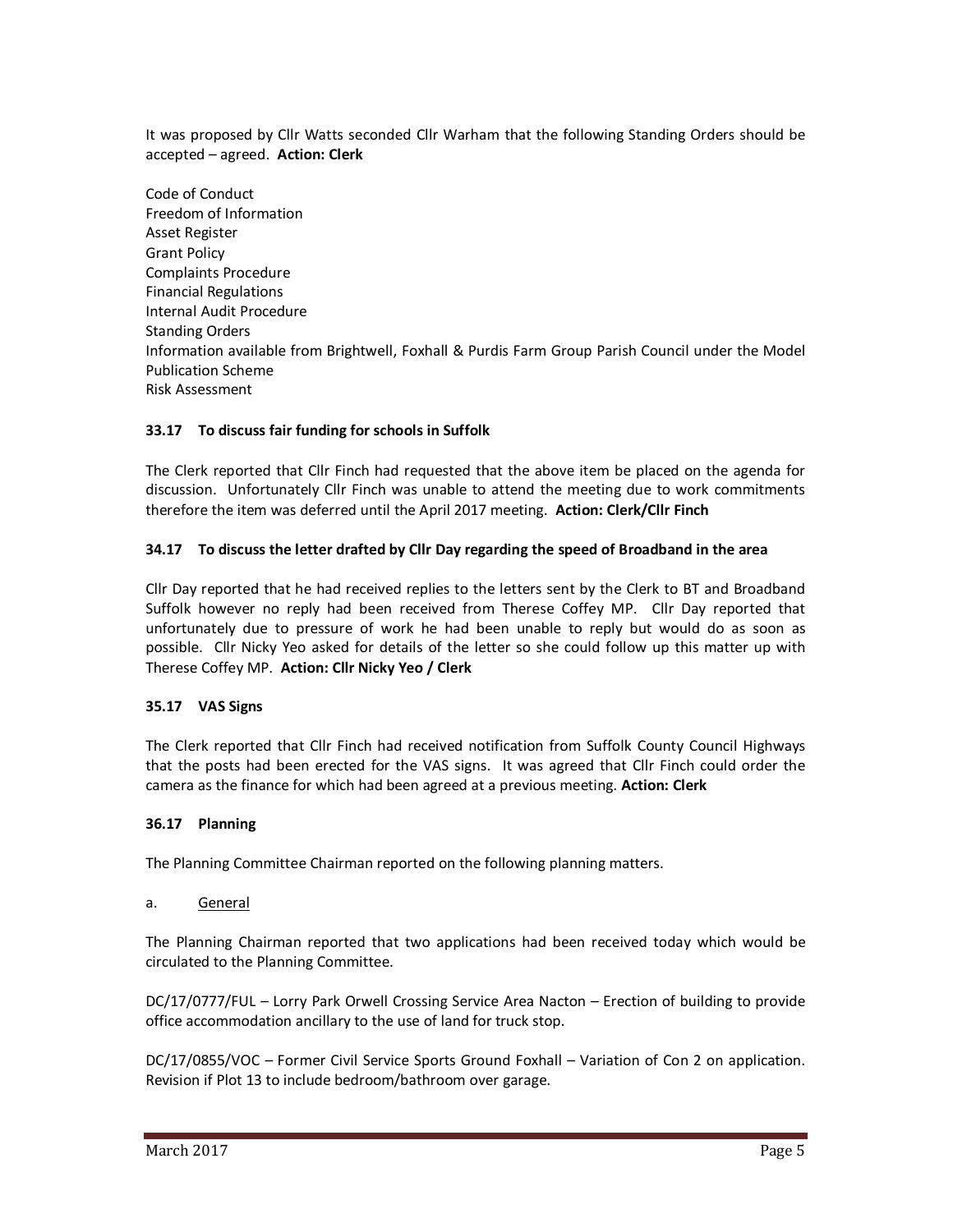## DC/16/3830/FUL - Three Rivers Business Centre

The Planning Chairman Cllr Watts reported that he had attended the Planning Committee regarding the above application. As a result of the meeting the application was approved. Liz Beech had sent an email to the Parish Council thanking the Parish Council and Cllr Watts for their support.

### Sainsburys

Cllr Briggs reported that local residents were being disturbed by 24/7 lighting which had been placed under the canopy at the rear of the Sainsbury's goods inwards area. Cllr Briggs said that lighting was on all night and the bedrooms of the local houses were affected even with blinds and black out curtains. Councillors agreed that this was an environmental issue and the Clerk was requested to write to Suffolk Coastal District Council Environmental Health. Cllr Briggs was also advised to write as a local resident and to advise other local residents to write. **Action: Clerk / Cllr Briggs**

DC/17/0746/TPO – Braid House Purdis Avenue Purdis Farm – As required by OpenReach to carry out tree/branch cutting in order to allow access for essential maintenance.

Councillors discussed the above application and agreed that only essential tree work should be allowed to be carried out.

DC/17/0954/FUL – 9 Essex Way Purdis Farm – Extending the end of my garden by 2 metres.

Cllr Watts reported that an application for the extension to the garden at 9 Essex Way Purdis Farm had been logged on the Suffolk Coastal District Council website. Cllr Watts said this related to land which is thought to be currently owned by Suffolk Coastal District Council and is part of a walk way behind the properties. Parish Council to comment once the application has been received. **Action: Clerk**

DC/16/3471/FUL – Tanglewood Elmham Drive Foxhall – Proposed demolition of existing bungalow (Tanglewood) and construction of three new detached 4/5 bedroom dwellings.

Cllr Watts reported that the above application had gone to planning appeal.

### b. Adastral Park

Cllr Newell reported that she had been invited to another meeting which she would attend with regard to the above development - site visit at Waldringfield Quarry followed by general meeting 14<sup>th</sup> March 2017.

Cllr Wells reported that he had heard that the Methodist Church had shown an interest in a place of worship being included in the plans. Cllr Newell to bring up at meeting on the  $14<sup>th</sup>$  March 2017. **Action: Cllr Newell** 

## **37.17 Finance**

| Income                                                                                |         |
|---------------------------------------------------------------------------------------|---------|
| None                                                                                  |         |
| Expenditure                                                                           |         |
| A J Buggs Salary and Expenses February 2017                                           | £311.75 |
| Local Council Public Advisory Service - Highways Training 12 <sup>th</sup> April 2017 | £120.00 |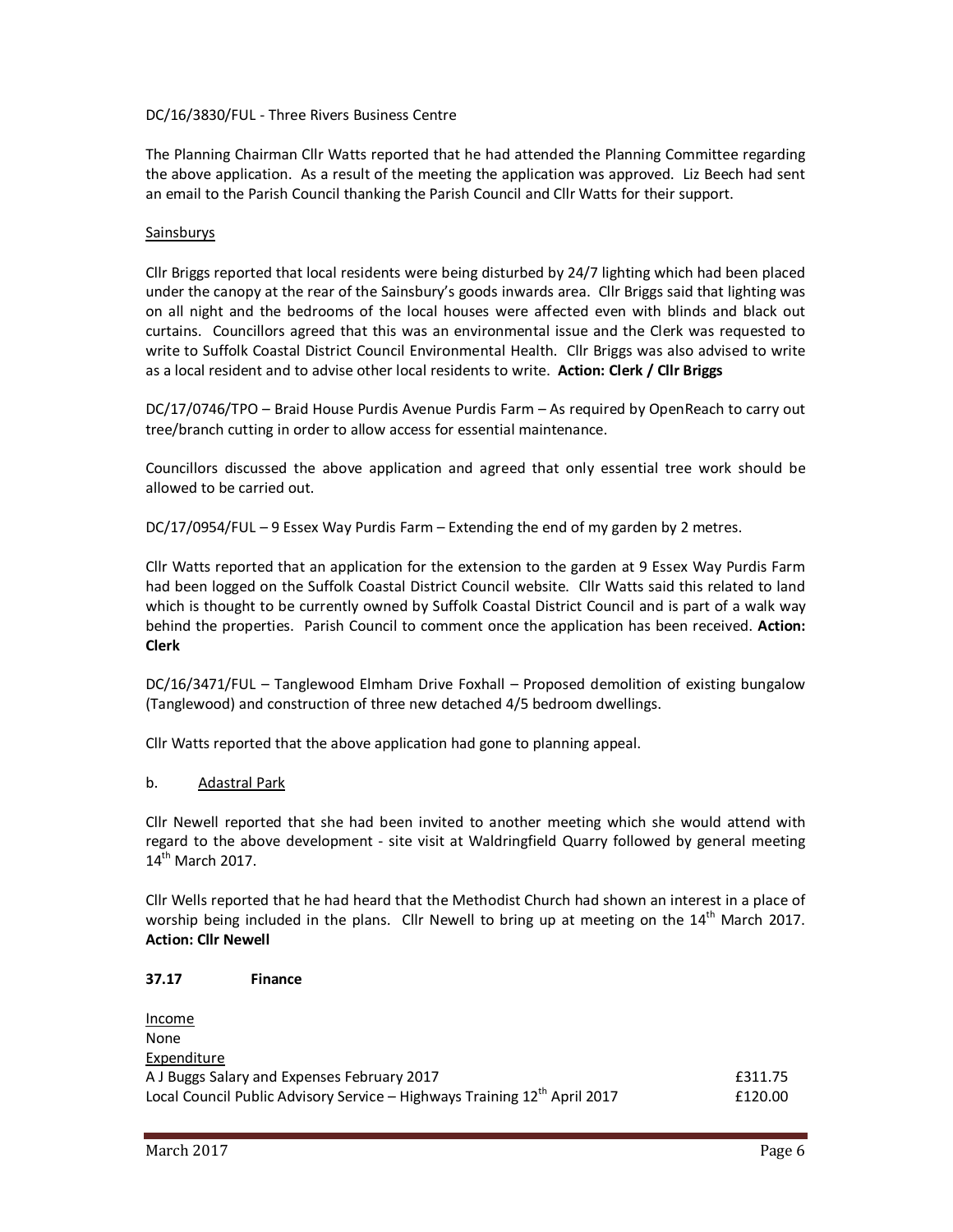Cllr Warham proposed, seconded Cllr Briggs that the above expenditure is approved – all in favour. **Action: Clerk** 

## Appointment of Internal Auditor

The Clerk reported that the Parish Council should minute the appointment of the Internal Auditor each year. It was proposed by Cllr Watts seconded Cllr Wells that the Internal Auditor Heelis and Lodge should be appointed – agreed. **Action: Clerk** 

## **38.17 Correspondence**

- a. The Clerk reported that SALC had sent an email asking whether the Parish Council required finance for equipment to support the Transparency Code. It was agreed that the Clerk should reply asking for finance for equipment. **Action: Clerk**
- b. Letter received from Ipswich Borough Council giving notification of the adoption of the Ipswich Borough Council Local Plan – noted.
- c. Letter from Suffolk Coastal District Council (already received by email) giving notification of the adoption of the adoption of the Local Plan Documents on the  $26<sup>th</sup>$  January 2017 – noted.
- d. Email from Inspector Roger Salmon informing the Parish Council that as from the  $27<sup>th</sup>$  March 2017 he is being posted to the Suffolk Control Room and that Inspector Andy Pursehouse is his replacement – noted.

### **39.17 Meetings attended by councillors / clerk**

a. Cllr Day reported that he had attended a meeting on the  $1<sup>st</sup>$  February Strategic Policy Infrastructure Framework (SPIF) organised by Suffolk Coastal District Council jointly with Suffolk Chamber of Commerce. The object of this meeting is to gathered businesses together to talk to planning with a view to identifying how to develop Suffolk.

### **40.17 Members questions to the Chairman**

- a. Cllr Newell reported that she had reported fly tipping in Monument Farm Lane.
- b. Cllr Lawrence reported that the pub Shepherd & Dog had changed its name to Miller and Carter Steak House and suggested that the Asset Register be amended to reflect this change in name. **Action: Clerk**
- c. Councillors reported that they were finding it difficult to put Planning Documents through Cllr Finch's door. It was agreed that the Clerk should telephone Cllr Finch to discuss. **Action: Clerk**

### **41.17 Date of next meeting**

Wednesday, 12<sup>th</sup> April 2017

### **The Chairman closed the meeting at 9.20 pm.**